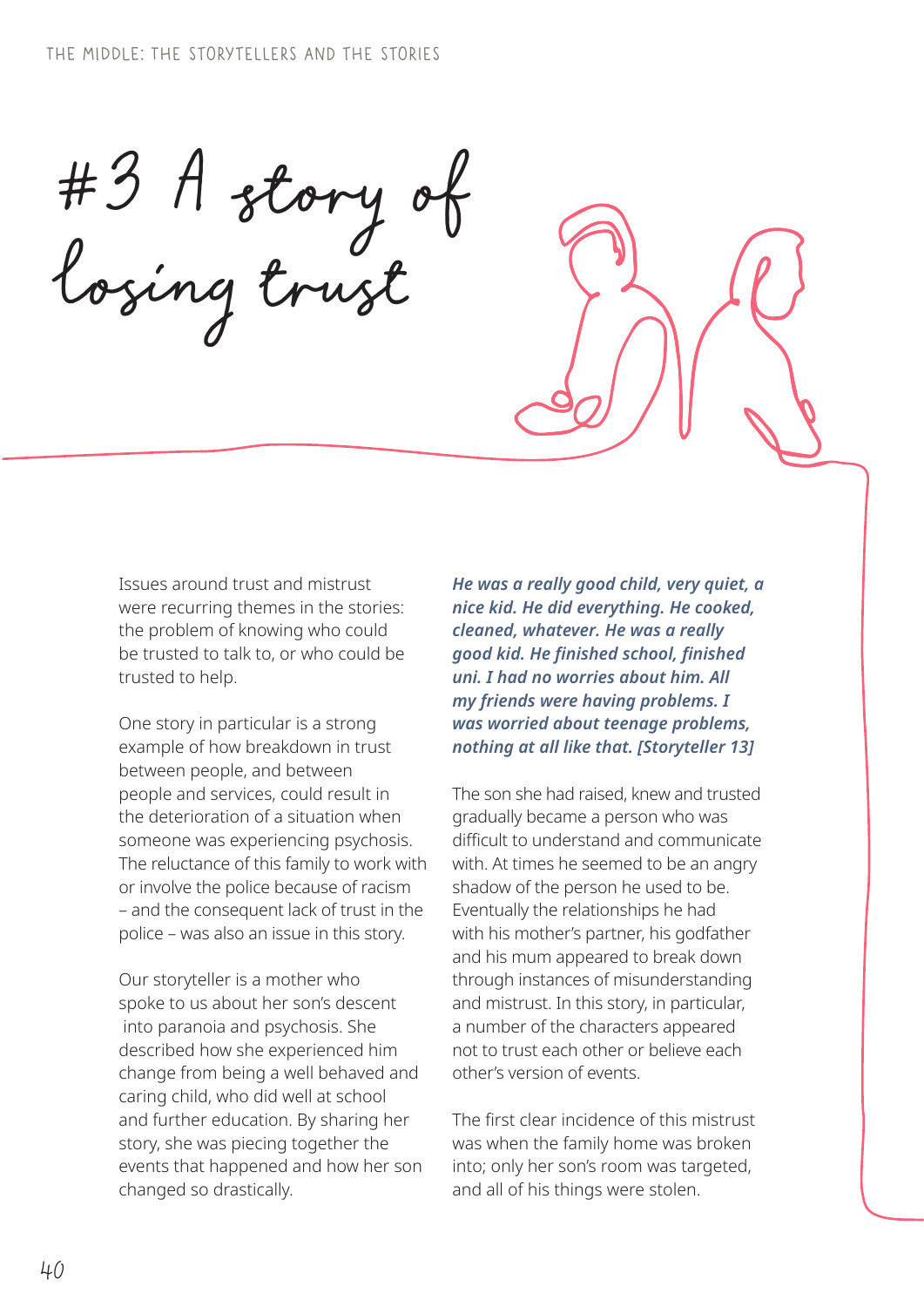He lost valuable possessions and his artwork, which could not be replaced, while the rest of the house remained untouched. She described how her son became extremely mistrustful and suspicious after this event, and pinpoints this incident as the beginning of him becoming unwell.

*It was definitely somebody he knew because he was having all these people in the house. They cleaned his room out, proper, everything out, including all his artwork because he's an artist. All of his work, they took his computer which had all his work from uni and from school because he got an A at art in his A-levels. So they cleaned out all of his work, took even his hard drive. So even though we could replace the equipment, you couldn't replace all the work, plus all his music as well because they were doing… he had a lot of beats and stuff on it.* 

*So all of that I think really is where it started because then he became really paranoid, suspicious of everyone, couldn't trust anyone. I think that's, for me, where it all… well I mean we didn't think anything of it. I didn't think it was that serious anyway but I think that's where it started.*

She described thinking that the burglar probably had inside knowledge of the layout of the house and planned exactly what they wanted steal. It appeared to her son that the person who robbed his room must have been one of his friends. This resulted in him cutting off contact from many of his social circle and becoming isolated. He stopped trusting the people he knew.

*But like I said, the whole point is the effect it had on him. This is where I think this psychosis came from because he was going to every single shop [looking for his things], he was being suspicious of everybody. He banned some of his friends. He even banned… he had his really good Chinese or Korean friend and he thought it was him who broke into the house so he just banned him from coming to the house. He stopped speaking to him.* 

Perhaps the betrayal of trust was as hurtful as the loss of material goods. It was later revealed the person who had robbed his room was not one of his friends but a relative, bringing a new level of mistrust into the story. While her son believed he knew the identity of the thief, our storyteller did not believe him; she put her trust in the family, which was in turn betrayed.

*Yes, after that robbery, I think that's where it really affected him and we didn't know. The reality is, we later found out, the police contacted [son] about a year after the robbery because his passport was stolen, money, everything as well. So we were all scared about identity theft but it later turned out it was my brother's son who broke in the house and he had the same name as [son]. [Son] was suspicious of him and I'm saying, "No, I don't think he would have done it." So it was only when they found the passport, the police found the passport when my brother's son was arrested. The thing is, my brother is a [name of profession] so that was a shock to him so he phoned [son] to see if [son] had given him the passport. [Son] goes, "No, it was stolen," so then we knew.*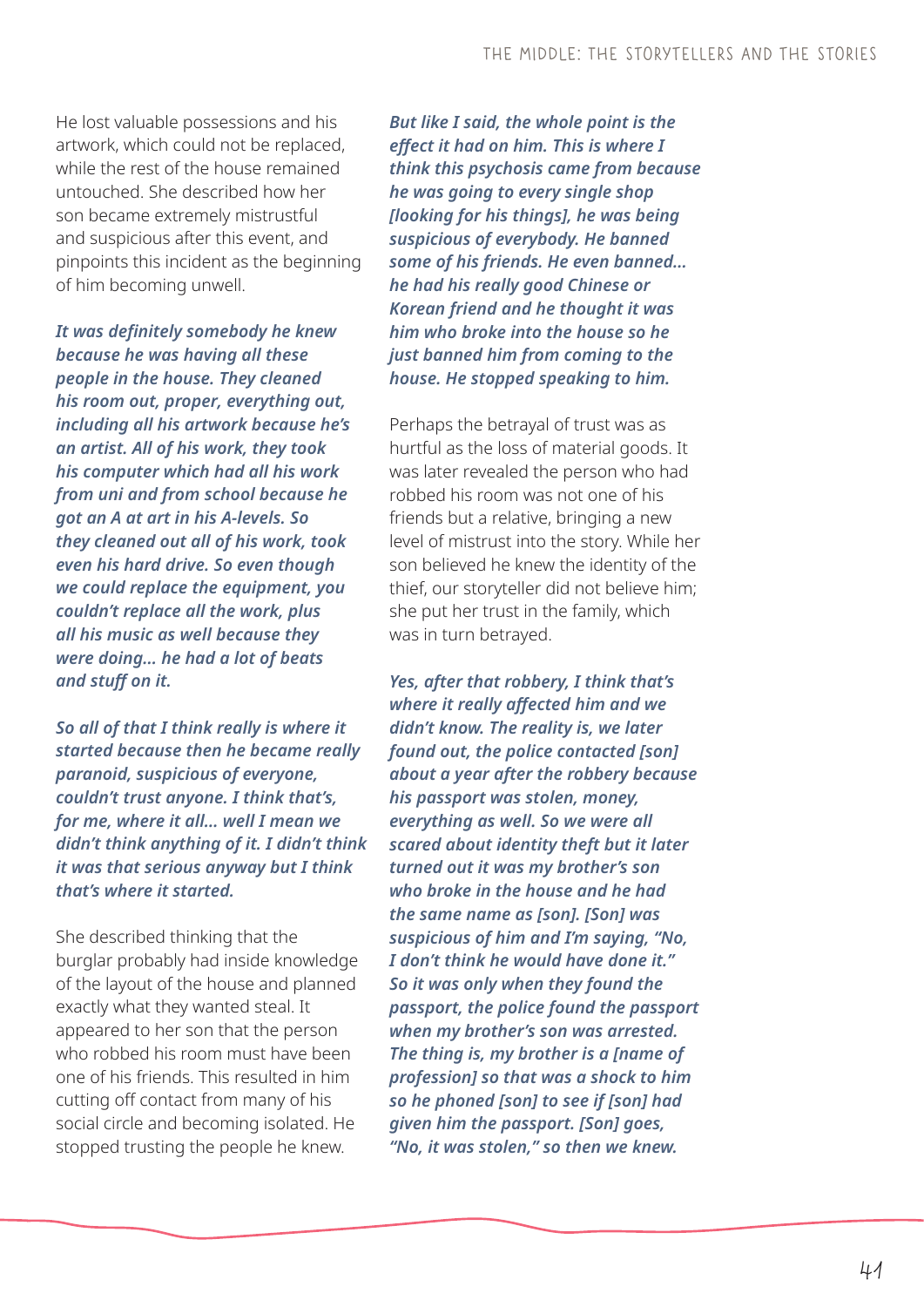## *Then [son] phoned me to say, "See, I told you it was [brother's son] who broke into the house.*

The robbery happened at a time when a breakdown of trust was a feature of a number of relationships that are central to this story. Our storyteller believed that her son's godfather, a longstanding friend, had a negative effect on her son's perceptions of her new husband. She described how the godfather changed in the way he related to her and her son, and suggested this may have been because he was jealous of her new partner. This caused her to question how a close friend, who she trusted enough to appoint as godfather, could do something so spiteful. It appears the son may have been used as a pawn for this man's hurt feelings.

*Then [godfather] started influencing my son negatively. My son was okay with my husband, my partner at the time, but once we got married my friend switched, then he totally twisted my son. My son wasn't speaking to me for a while.*

The situation deteriorated significantly over time. While our storyteller was working abroad, her son was sharing her house with her partner. There were arguments between the two men that were impossible to resolve. The two men's stories of the conflict were very different so the storyteller was unsure who she should believe, her son or her husband.

*So [husband] was in the loft, [son] had the whole house to himself. He keeps going up to [husband] to harass him and started getting really rude. Even his cousins would notice how rude he was getting to [husband] to the point of snatching [husband's] phone away, this and that and the other. He was getting more and more aggressive.* 

After more disagreements between the two men, the situation got so bad that her husband was talking about divorce. The situation could not continue, and the two men could not find a way to live peacefully in the house with each other.

*[Husband] was chatting about is, "I want a divorce. I'm not living like this forever." Then [son] is telling me about the altercation, he's not saying what happened, "The guy's a loser," "He's this and that". But what turned out, what I found out from [husband] was [son] went up there with an afro comb and grabbing his phone, he was chatting on the phone, grabbing his phone saying that he'd disrespected me.* 

*[Son's] story is that [husband] was on the phone disrespecting me, or he heard [husband] disrespecting me so he went up there to ask him why is he dissing his mum and then… but [husband] story is he's chatting to his friend, because they're both into music, chatting about music. [Son] comes up there and started shouting at the phone, "You stink of…" and really being disrespectful and shouting so that the person on the phone could hear. Anyway, so yes, he came up to attack him and [husband] goes, "Yes okay, come."* 

It seems the son was hostile and unable to get along with any members of his family. Our storyteller could not allow her son to move back into her house. She was becoming increasingly concerned about her son's behaviour. The police were called to the house again and her partner made it clear that he could not live in the same house as our storyteller's son. Our storyteller described concerns about being a black woman and having a black son. She, and other members of her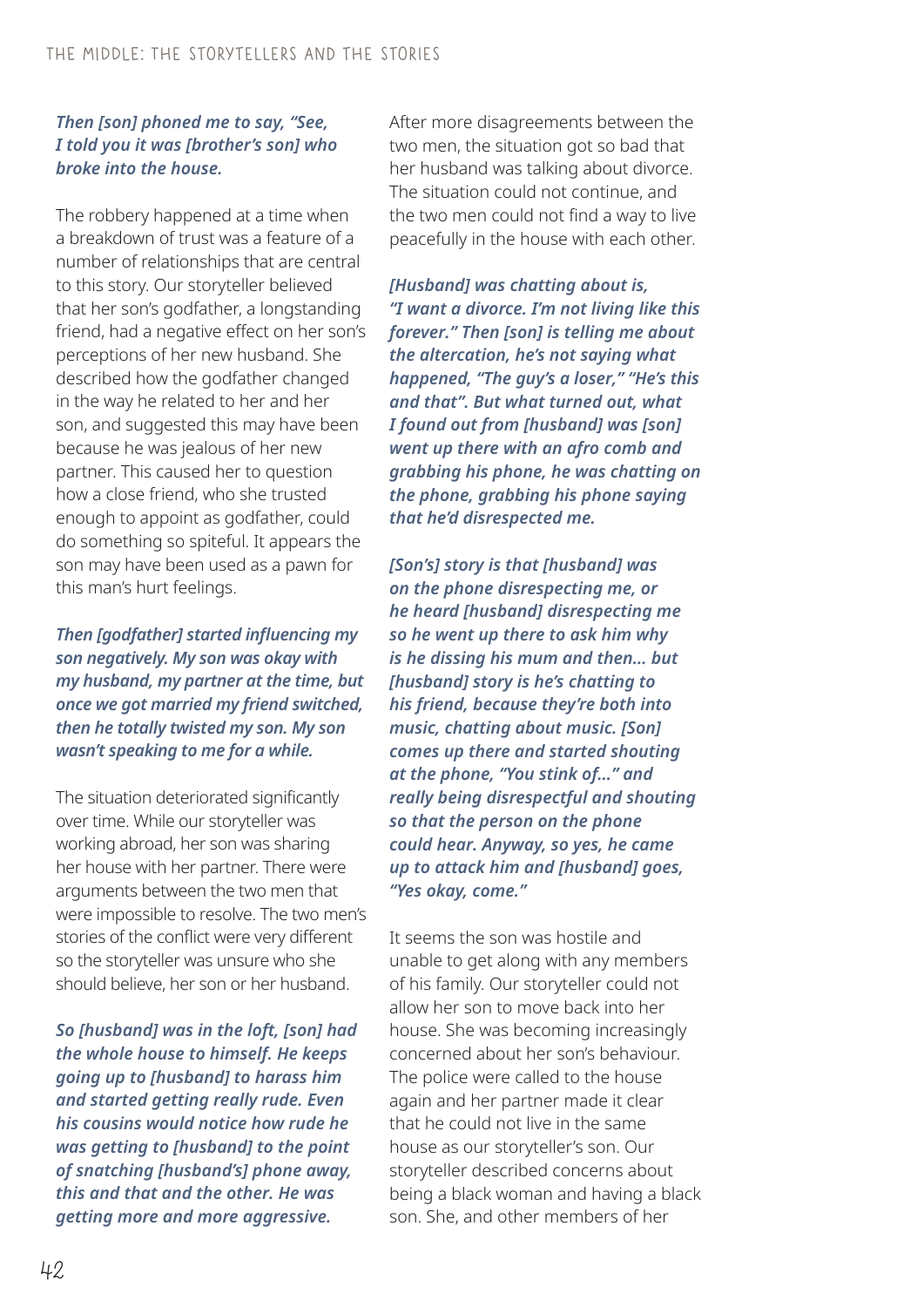family, did not trust the police following experiences of working with them in a professional capacity in the past:

*I know, dealing with the police, I'm a black woman… The thing is, as a black person, the police come to the house to remove one person, they take two black men. I know, I've worked with the police and they are proper racist.*

Our storyteller described various events that put a strain on her relationship with her son, including renting out the family home, her son's fears around who will inherit the house, her new husband, and her son's unsettled living arrangements.

*I don't feel he's [husband] going to kill me. I have told him [son] that. […] He [son] thinks that [husband] is going to kill me and get the house. I said to him, "okay. Funny your name is on the will and in the will you will get the house, with or without me being married to [husband]. This will goes to you."* 

At this point our storyteller had agreed to help her son financially so that he was able to rent a place of his own. When he moved out of this accommodation, the landlord informed her there were rent arrears. She discovered that her son had been spending the rent money on cocaine, although he denied this. Once again, her trust was tested.

She described an incident in which her son had been very concerned the police would come into his accommodation – which now made sense.

*The correlation between weed and the fed [police] doesn't make any difference to me. But now I realise why he was so concerned about the fed,* 

*because I got an email from one of the other tenants that he was sniffing coke all day and that shook me to the core because for the life of me, I would have never ever guessed that [son] would have been taking coke. Weed, yes, but coke, that was shocking.*

Her son later went to the home of his childhood friend and the police were called. This friend also had no trust in the police but the storyteller advised the friend to get her son to the hospital by whatever means it took. She told him:

*"When the police come, use the opportunity. Talk to the police and tell them to take him to the hospital. Just tell them he's had a mental breakdown. Whatever means tell them because he's telling the police people are chasing him with guns and somebody pulled a gun at him. Just tell the police he's had a mental breakdown."* 

Her son's friend could see how much his friend had changed and he went to the hospital with him. Although our storyteller's son denied hearing voices, his friend suggested that he was experiencing hallucinations. The son saw a psychiatrist in the hospital A&E. He was put on a Section 2 (which allows people to be detained for 28 days for assessment and short-term treatment) and then a Section 3 (which allows people to be detained for 6 months for longer term treatment). Her son responded to medication and although he is much better, our storyteller is still unable to trust him enough for him to move back into the family home.

*It's really sad because I would love to give him back his key but I don't want him there when I'm not there and then he's never going to leave.*